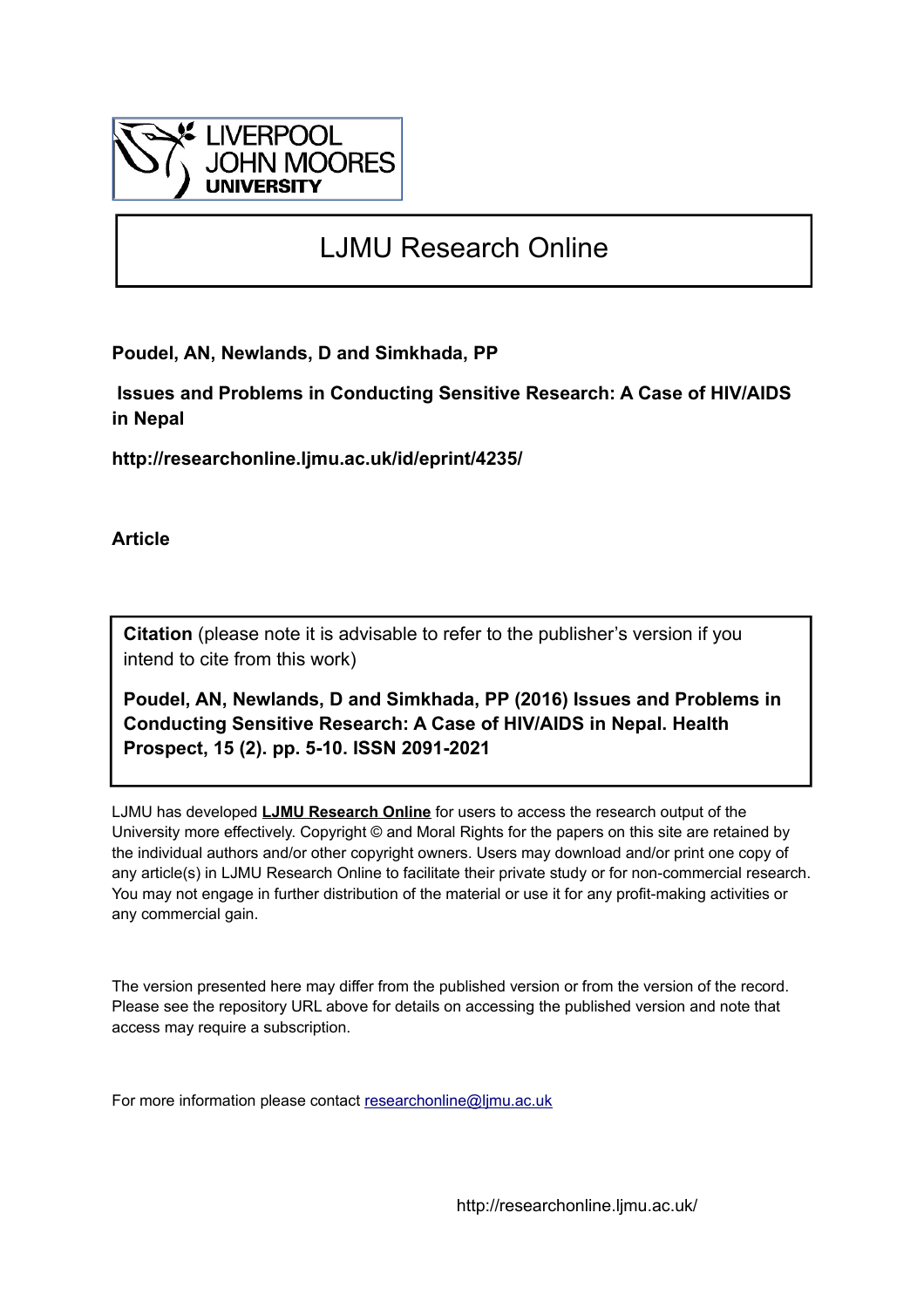|  |  | . с |
|--|--|-----|
|  |  |     |
|  |  |     |

**Open Access: Full Text Article** 

# **Ak Narayan Poudel1 , David Newlands2 , Padam Simkhada3 Issues and Problems in Conducting Sensitive Research: A Case of HIV/AIDS in Nepal**

 $^1$  Public Health Researcher, Liverpool John Moores University, UK<sup>2</sup> Staff Associate, Queen Margret University, UK<sup>3</sup> Professor in International Public Health, Liverpool John Moores University, UK

#### **Abstract**

**Received:**  11 March 2016

**Revised:** 12 June 2016

**Accepted:**  05 July 2016

**\*Correspondence:**

a.n.poudel@ljmu.ac.uk Public Health Researcher, Liverpool John Moores University, United Kingdom.

The main aim of this paper is to explore the issues and problems along with possible solutions to conduct sensitive research, specifically research related to HIV/AIDS in Nepal. This paper is based on observation, information and experience obtained during research entitled, "The Economic Burden of HIV/AIDS upon Households in Nepal' and literature reviews. There are many issues and problems in conducting sensitive research. Major issues and problems are- adherence to research ethics, use of research design and sampling, and recruitment of respondents in research. The paper concluded that research on sensitive topics like HIV/AIDS is very challenging and researchers need to strictly follow ethical procedures. Maintenance of anonymity and confidentiality are the key factors for encouraging participants to become involved in such sensitive research. Similarly, a mix of qualitative and quantitative methods help to understand the complex situations encountered during sensitive research. A non-probability sampling method is preferred over other methods of sampling in such research because there is often a problem of establishing a sampling frame in populations. Similarly, support from staff from government hospitals and NGOs is crucial if people living with HIV/AIDS are to be involved in the research. The issue of incentives is a highly discussed topic in sensitive research. But, it has been concluded that incentives especially in the monetary form should not be provided in order to avoid response bias and ethical conflicts.

**Keywords:** HIV/AIDS, Nepal, sensitive research

**Suggested citation:** Poudel AN, Newlands D, Simkhada P. Issues and Problems in Conducting Sensitive Research: A Case of HIV/AIDS in Nepal. Health Prospect. 2016;15(2):5-10.

**Tweetable abstract:** Conducting research on sensitive topics is very challenging; however, strict adherence of research ethics is the key for the successful completion of such research.

### **Introduction**

The researchers who conduct studies on sensitive topics need to pay more attention at every stage of their studies compared to the researchers conducting studies on non-sensitive topics. According to Lee, sensitive research is 'a research which potentially poses a substantial threat to those who are or have been involved in it' (1). This definition indicates that if there is a presence of harm to people involved in the research, including researcher and respondents, it is sensitive research. Similarly, Sieber and Stanley defined sensitive research as: 'studies in which there are potential consequences or implications, either directly for the participants in the research or for the class of individuals represented by the research' (2). In general, all research studies have some kinds of consequences. However, sensitive research often has potential effects on the personal life of respondents and sometimes on the personal security of the researcher as well (3). Possible unexpected events in sensitive topics may pose a threat, and that may raise difficult methodological and technical problems (4). Lee has divided possible threats of sensitive research areas into three (1). The first type is 'intrusive threats' which deal with the areas that are 'private, stressful or sacred'. The second type of threat is 'threat of sanction', which relates

to studies of deviance and involves research which may reveal results that cause stigma and discrimination in some way. The third type of threat in sensitive research is a 'political threat', which relates to the research that may cause some sort of social conflict. According to Lee's definition, HIV/AIDS research falls into the first two categories of sensitive areas, 'intrusive threat' and 'threat of sanction' because research on HIV/AIDS can reveal private, stressful or sacred information, while if the status of the respondent becomes known to others it may cause stigma and discrimination (1).

People living with HIV/AIDS (PLHIV) often feel double stigma, first from their HIV/AIDS status and, second from their behaviour that exposed them to HIV. In Nepal, there is an understanding that HIV is transmitted if people undertake socially unacceptable behaviour like: having unsafe sex with sex workers, sharing injectable drugs and having unprotected sexual relations with people of the same sex. Stigma increases when PLHIV are deemed personally responsible for bringing it upon themselves. Therefore, PLHIV are viewed negatively by people in Nepal. Individuals with HIV/AIDS may be isolated from society and even from family members. This situation is psychologically and emotionally traumatic for the HIV infected person. They may lose their jobs or be forced to discontinue

This is an open access article distributed on the terms of Creative Commons Attribution 3.0 license. This work may be freely reproduced, distributed, transmitted, modified, or otherwise used provided that the original work is properly cited. Author e-mails are available at the end of the article.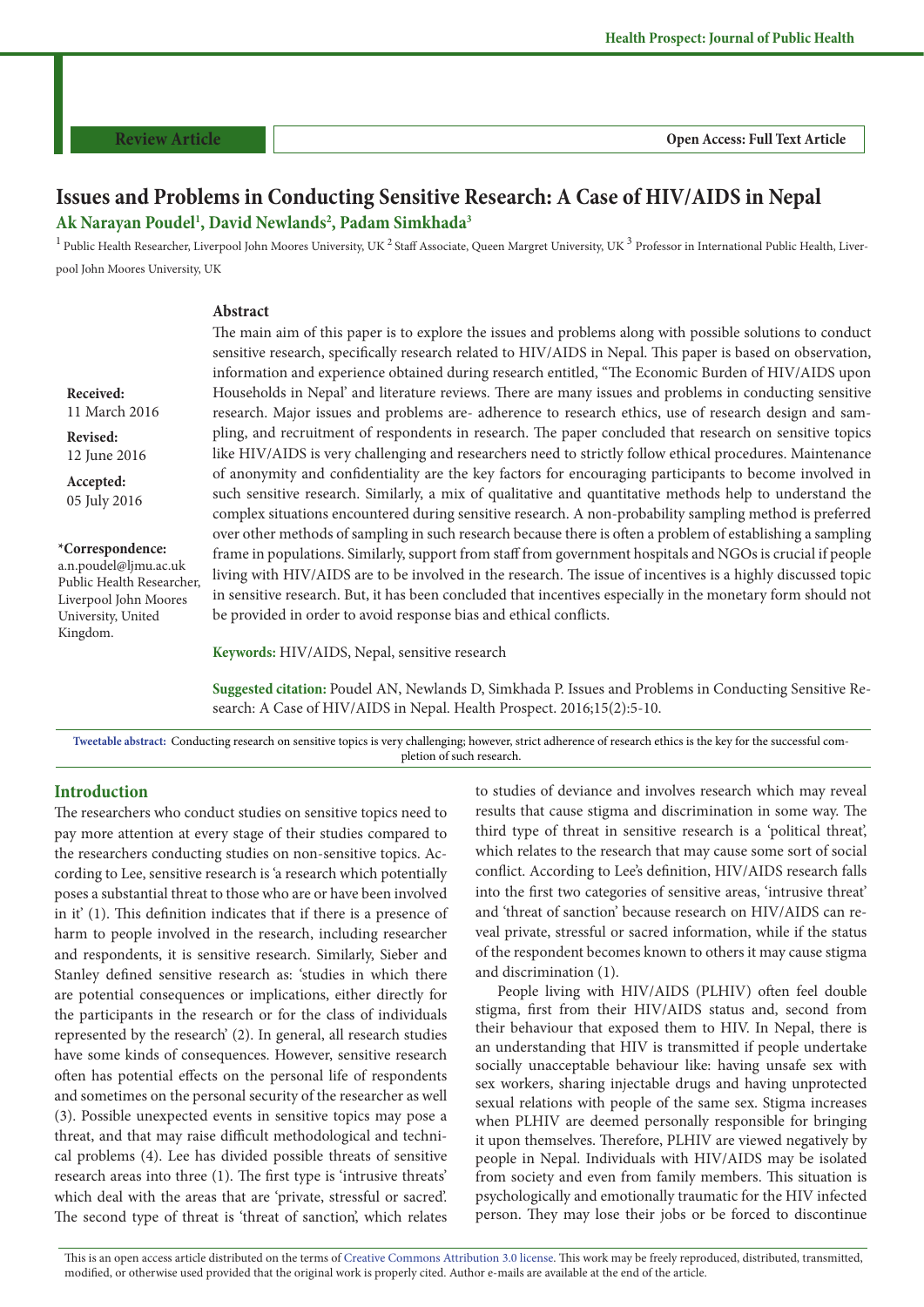education and training opportunities. This situation may lead to frustration, stress, fear, guilt and might also result in extreme conditions such as suicide. Similarly, HIV/AIDS may create disharmony in community relationships. People may lose faith and trust in each other. Social values and the moral of a community as a whole may decline and result in the disintegration of society (5). Likewise, HIV is an infectious and chronic disease and therefore, people fear transmitting it from PLHIV. Due to the associated stress, threats, stigma and discrimination, PLHIV prefer to hide their status and fear taking part in research studies. Moreover, illiteracy, conservative culture, lack of awareness about the disease transmission, and association of stigma and discrimination with the disease are the important factors which make HIV/AIDS as a more sensitive issue in the Nepalese context.

Sensitivity may affect almost every stage of the research process from the formulation of a research problem to the design and the implementation of the research, and dissemination and application of the findings (3, 6). Therefore, it is important to investigate methodological issues and problems from the perspective of both researchers and participants. Sensitive topics also raise wider issues related to ethics, politics and legal aspects of research (1). Some examples of sensitive topics are sexual behaviour, HIV/AIDS, drug abuse, deviance, and death.

Sieber and Stanley argue that sensitive research addresses society's burning issues and policy questions (2). Therefore, raising issues and problems while conducting research on sensitive topics like HIV/AIDS is crucial. This article has been prepared in order to generate awareness, enhance knowledge and understanding, and overcome methodological issues and problems associated with sensitive research, specifically on HIV/ AIDS in Nepal.

## **Methods**

This paper is based on observations, information and experiences gained during pilot study and main survey of the research entitled, "The Economic Burden of HIV/AIDS upon Households in Nepal'. Relevant literature was reviewed from internet search engines and text books. The literature in the Internet was searched using MEDLINE search engines (Embase- from 1996 to 2016 week 2) using different search words such as: 'sensitive research' (3 results), 'mixed methods' (372 results), 'HIV and Stigma' (30 results), and 'incentives to respondent or participant' (12 result). Altogether 35 papers (18 from journals and 17 from text books) were selected for the review based on the relevance to the subject matter. The selection criteria used to select the papers were: discussion on sensitive research and research ethics, discussion about incentives and its impact on research, discussion on methodological issues of sensitive research, and discussion on stigma and its impacts on research participants. An overview of the pilot study and a main survey of the research are briefly described as follows:

#### **Pilot and Main Studies**

A small pilot study was conducted in August/September 2010 to assess the validity of the questionnaires for the main survey. In the pilot study questions related to: personal information, household information, economic status, the direct cost of HIV/AIDS, productivity costs, coping strategies, and stigma and discrimination. Due to funding and time limitations, the pilot study was limited to the Kathmandu valley (Youth Vision

and Nawa Kiran Plus: NGOs) and Chitwan district (Chitwan Sakriya Samuha: NGO). A purposive sampling method was employed for the study. PLHIV who were 18 years of age and above, and more than a month of HIV diagnosis were selected for the survey. PLHIV who were 18 years old and above, and more than a year of HIV diagnosis were involved in the in-depth interviews. The survey with 36 PLHIV and in-depth interviews with five PLHIV were conducted in the Pilot study.

The main study was carried out from March to July 2011. This study was conducted in six study sites in Nepal namely: BP Koirala Hospital, Sunsari; Sukraraj Tropical Hospital, Kathmandu; Bharatpur Hospital, Chitwan; Rapti Sub-Regional Hospital, Dang; Bheri Zonal Hospital, Banke; and Doti District Hospital, Doti. One treatment centre from each district was selected based on the coverage by the treatment centre, accessibility of PLHIV to the treatment centre, types of PLHIV coming to the treatment centre and the number of PLHIV coming to the treatment centres.

A survey with 415 PLHIV and in-depth interviews with 30 PLHIV were conducted in the main study, which involved both antiretroviral therapy (ART) recipients and non-recipients. Average length of the interview was around 45 minutes and it was conducted in HIV/AIDS treatment centre of the each site in the main study and NGOs' offices in the pilot study. The main difference in the settings of the pilot study and the main study was that the pilot study was solely conducted in the NGOs shelter but the main study was conducted in treatment centres of government hospitals. Treatment centres of government hospitals are the main source of HIV diagnosis, counselling and treatment to people with HIV/AIDS. NGOs are major sources of empowerment for the PLHIV and the NGOs also play a bridging role between PLHIV and the treatment centres of government hospitals (NGOs motivate PLHIV to have their treatment and encourage PLHIV to go to treatment centres from their home or shelter). The observation was conducted during the survey and in-depth interviews during pilot and main studies of the research in the above-mentioned study sites. The observation of the participants, person in charges, the volunteers of the NGOs and health professionals of the HIV/AIDS treatment centres were conducted in the study.

# **Issues and Problems in Conducting Research in Sensitive Topics: The Experience of Conducting Research on the Economic Burden of HIV/AIDS upon Households in Nepal**

# **1. Issue of Research Ethics**

Strict adherence to research ethics is crucial in sensitive research. Conducting research by luring or threatening others is not ethical. Every participant should be free to participate or not in a research. Even if an incentive is provided to the participants, they will not be compelled to answer the entire questionnaire if they do not feel comfortable. Every respondent has the right to leave the survey at any point during the questionnaire if he/she does not wish to continue. Similarly, anonymity and confidentiality must be maintained in any human research. Every piece of research needs to follow ethical principles. Adherence to research ethics is one of the major issues in conducting sensitive research.

It has been observed in the main survey and the pilot study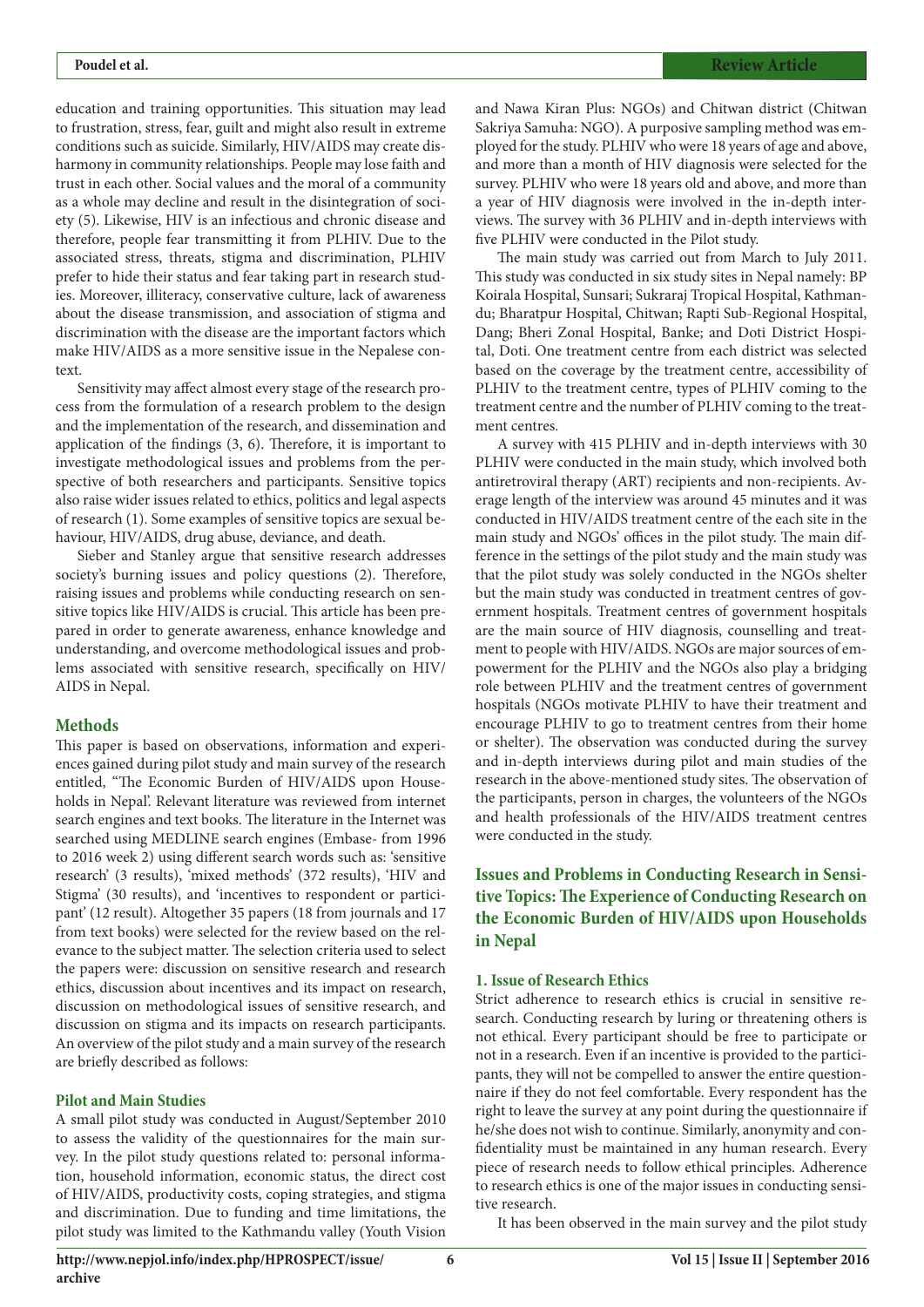that persons in charge and volunteers of NGOs are very careful about the involvement of PLHIV to any types of research studies. The persons in charge and volunteers of NGOs do not allow any researcher to involve PLHIV in their research studies by luring or threatening.The persons in charge and volunteers also come forward and ask questions about the aims and benefits of the research studies.

# **2. Issue of Research Design and Sampling Method**

There is always debate on the use of research design for sensitive research. Some researchers prefer qualitative research design and some prefer mixed-methods design. It has been argued that a single research design cannot provide sufficient information about an issue in question in sensitive research (7, 8). Similarly, there is a debate over the use of sampling techniques in sensitive issues. The researchers who are not involved in sensitive research generally ask questions about the non-use of probability sampling technique in sensitive research (1). In fact, it is very difficult (sometimes impossible) to get a sampling frame for sensitive research. Moreover, PLHIV do not want to reveal their HIV status to other people due to fear of stigma and discrimination. Therefore, probability sampling techniques are difficult to utilise in the HIV/AIDS or other sensitive issues although it is the preferred method of sampling. If probability sampling is not possible to utilize in sensitive research, researchers need to use the non-probability sampling techniques. The non-probability sampling method does not imply the random selection of a research unit, unlike the probability sampling. Examples of nonprobability sampling include purposive sampling, convenient sampling, quota sampling, snow ball sampling or respondent driven sampling. This technique of selecting research units is highly applicable in sensitive issues such as HIV/AIDS because it is either impossible or very difficult to obtaina correct sampling frame of the population.

The author experienced that the reviewer from Nepal Health Research Council was asking a question about the non-use of the probability sampling method in this research study. Similarly, other intellectuals who were encountered in the study sites and government offices often asked the same question. They considered that we could use the name lists of PLHIV from treatment centres for the random sampling. This is not appropriate because PLHIV generally hide their identity.

## **3. Problem of Recruiting Respondents**

Recruiting respondents was the biggest problem encountered by the researcher while conducting research on HIV/AIDS. There were a number of factors associated with the problems, which are described hereunder.

## **3.1 Fear of Stigma and Discrimination**

Stigma and discrimination are two different terms. Stigma is related to beliefs and attitudes, while discrimination is related to actions. Observations during field studies, and results of interviews and surveys, showed that all categories of PLHIV have fear of stigma. However, the magnitude of fear of stigma is different from PLHIV to PLHIV. The PLHIV who are less exposed to the training programmes organised by NGOs/INGOs and government generally fear more with stigma. It is observed that the respondents from rural areas are also more scared to reveal their HIV status to the other people due to the fear of stigma. Similarly, it was found that respondents tend to lie to their

neighbours, saying that they went shopping instead of revealing the fact that they went to a hospital for a routine check-up.

Most of the PLHIV do not reveal their HIV status to others except close family members or close friends due to the fear of possible stigma and discrimination. They think, if they take part in the research, their status will be known to other people. Therefore, the fear of stigma is the main factor that hinders the PLHIV from taking part in the research or other types of programmes. Such stigma and discrimination have mainly been fuelled in society by illiteracy, lack of knowledge about HIV and its mode of transfer, and conservative culture (9-11).

#### **3.2 Issue of Incentives**

Experience from the pilot study showed that it is very easy to recruit PLHIV by giving them incentives. In the pilot study, all respondents were paid for their time and efforts. The incentive amount was fixed after negotiating with the person in charge of NGO. The benefits of the monetary incentives provided to the respondents were: respondents could be recruited easily, there was no need to build a strong rapport with them and it took less time to conduct the survey as little effort was required to convince them. However, incentive may cause bias in the research due to biased responses and it also may pose ethical conflicts if its appeal is too strong (i.e. coercive)(12, 13). Respondents generally give the answers that the researcher wants to hear if incentives are provided to them. There would be a tendency to attract economically weak PLHIV to the research compared to economically strong PLHIV(14).

From the pilot study and the main survey, it has been found that implementation of surveys in NGO shelters was impossible without the permission of the person in charge of NGO. Generally, the person in charge of NGO negotiates the incentives in return for the time and effort given by the PLHIV to any research activities. They ask the researcher what their PLHIV would get if they took part in the research. If they agree with the incentives provided to the PLHIV, they allow the researcher to conduct the survey. But, without incentives, it is very difficult to approach PLHIV in NGOs.

## **3.3 Issues of Anonymity and Confidentiality**

It was found that PLHIV always wanted confidentiality. They are scared about possible breaches of confidentiality by the researchers. They needed to be reassured by the researcher and staff working in the treatment centre or staff working in the NGOs that confidentiality would be maintained during the research. Similarly, while obtaining informed consent, the verbal or informal consent form was found to be more comfortable than the written consent form by the PLHIV as they wanted anonymity and did not want to reveal their names even to the researchers.

PLHIV were found to be concerned about the place or environment of the interview during the research. They felt comfortable in a closed room rather than in an open area for the interview. This was mainly due to the fear of breaching confidentiality to other people regarding their HIV status. In developing countries like Nepal, there is a problem with even getting a proper room in which to conduct an interview. Sometimes, this problem reduces the level of participant involvement and increases the refusal rate. This was experienced more in HIV/ AIDS treatment centres (government hospitals) than in the NGO's shelter.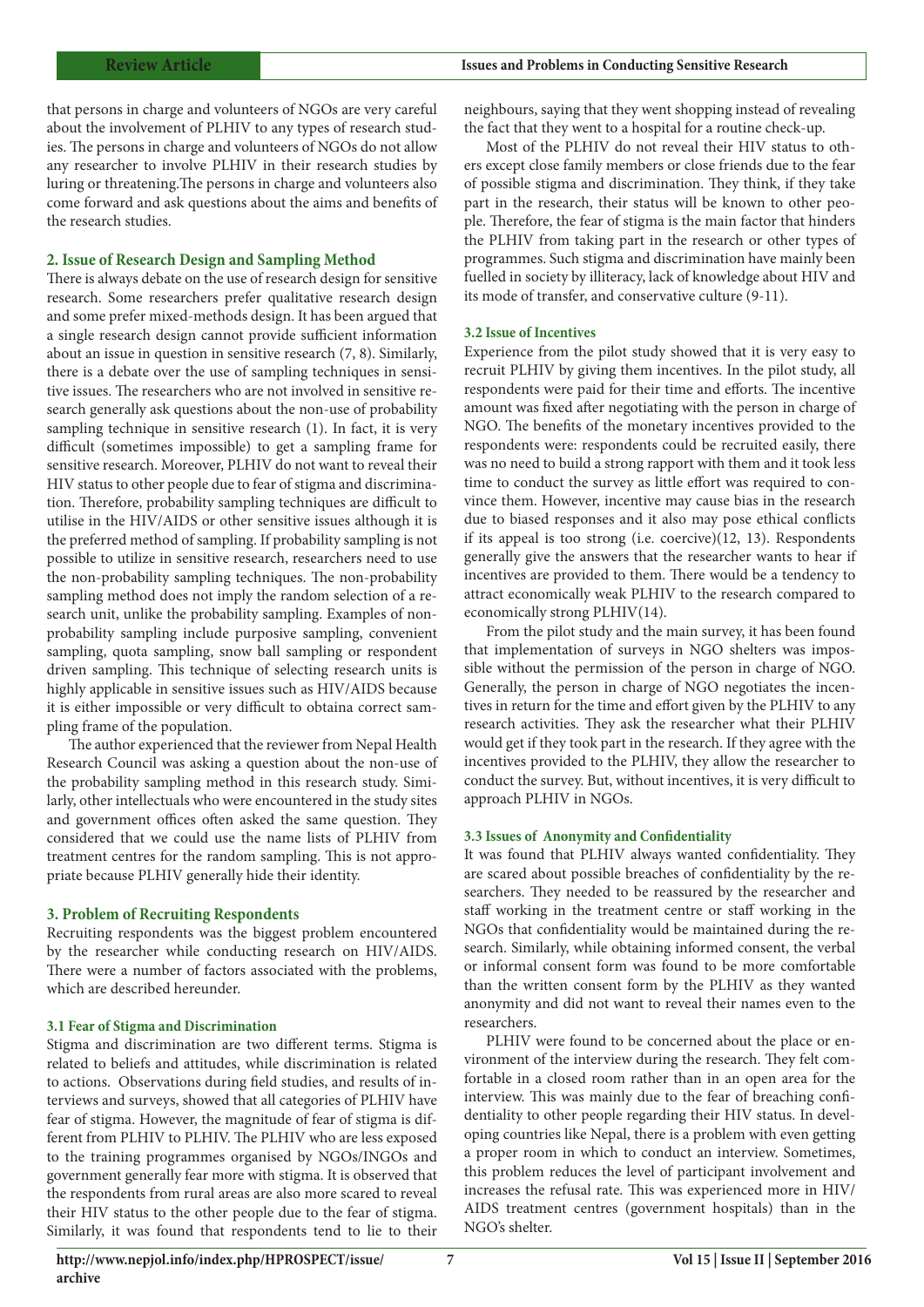#### **3.4 Extensively Researched Area**

It was found that respondents were frequently approached by many NGOs, INGOs and other researchers. NGO's in-charges, volunteers for the treatment centres, and the respondents themselves reported that many people came to them wanting to conduct research about them on different issues. They claimed that none of the researchers worked in their favour or helped them to improve their livelihoods. Therefore, they were tired of giving their information to the researchers. For this reason, PLHIV do not want to take part in research studies. It was found that, being an important public health issue, many researchers, NGOs, and INGOs want to conduct research and launch other programmes for PLHIV. This made them tired of repeating the same story to many people.

## **Discussion**

One of the most important issues in sensitive research is research ethics. 'Research ethics' refer to rules of morally good conduct for researchers. Research ethics are based on moral and political beliefs, which are external to the research itself (15). Research ethics are defined as the standard practices for privacy and confidentiality protection for human subject participants (12). Before conducting a survey or interview, participants must be informed that their participation is voluntary, they will not be penalized if they refuse or leave the survey and they may skip any question if they do not feel comfortable answering or discontinue their participation at any time. Incentives provided by the researcher do not reverse their right to skip certain questions or end their involvement in a study if they wish. Moreover, Valerio and Mainieri argue that incentives should never be used to pressurize a respondent into participating in a study or to answer a specific question if they really do not want to do so (12). The researchers should not force, threaten, pressurize, or trick the potential respondents while conducting the survey. In research, human subjects have the right not to be abused physically or psychologically. They have the right of privacy and protection of their status. Now, every research conducted on human subjects must be approved by the 'human subjects review board' (16).

In human research, consent forms are generally used to obtain permission from a parent or guardian of a child or adolescents (below 18 years of age) who has the legal right to give permission for someone in her or his charge to participate in research. However, in some research an adult ( $\geq 18$  years of age) may be asked to sign a consent form about his or her own agreement to co-operate. Some research of sensitive topics relies on confidentiality to increase the likelihood of those respondents answering questions honestly. However, confidentiality might be compromised if a respondent signs a consent form and names are subsequently linked to answers. Due to this possibility, Institutional Review Boards (IRBS) (or Ethical Review Committee located in the USA) generally waive the need for a consent form and a signature for surveys and allow the informed consent process to occur informally as part of the survey itself (17).

Stigma and discrimination is commonly associated with HIV/AIDS because these are related to issues such as sex, drug use and death. Both terms are based on negative views of people towards others, simply because they are seen as belonging to a particular group. Some of the previous studies have demonstrated that a lack of understanding about HIV/AIDS and misperceptions about HIV transmission routes are important factors contributing to stigma and discrimination (18-20). Similarly, other research studies have shown that experiences of stigma have negative impact on the psychological well-being of people living with HIV/AIDS. Certain manifestations of HIV stigma in particular settings impact the psychological well-being of people living with HIV/AIDS more than other (21). HIV-related stigma can hinder HIV prevention efforts, inhibit treatment adherence, function as a barrier to HIV testing and negatively impact social relationships and psychological well-being of people living with HIV/AIDS (18, 22, 23).

HIV-related stigma is a social phenomenon due to which an HIV infected individual is considered as tainted, spoiled or flawed by others (22). It weakens social interaction, community support and strength by creating social distance among PLHIV from other parts of society (24). The manifestation of HIV/AIDS stigma not only varies with cultural and national setting, but also by whether one is considering intrapersonal versus societal levels of stigma (23). Nepalese people perceive HIV/AIDS as a bad person's disease and they think it is due to bad deeds from the past. Therefore, HIV illness is perceived as a punishment for some wrong-doing. People think personal habit and behaviour are more responsible for HIV than the situational one. Similarly, Nepalese culture is not open to discussion about sex and sexuality and the people are dissuaded from speaking about sexual matters with elder people or other responsible family members. HIV infection is considered to be a result of deviant behaviour (25). Due to such a culture in Nepal, PLHIV feel stigma, fear and helplessness and do not disclose their HIV status to other people. Such stigma not only hinders control and prevention of HIV infection, but also discourage HIV infected people from taking part in HIV related research and programmes.

In our study, fear of stigma and discrimination was found to be one of the major problems of involving respondents in HIV/ AIDS research. They were always worried about possible stigma and discrimination and did not want to expose themselves as HIV positive towards other people.

In most research, incentives are not provided to the participants. However, some researchers provide incentives to thank participants for their contributions or for motivating respondents for participation (12). Some authors argue that monetary payments are often used as inducements and they motivate people to do something (26, 27). Monetary payment has positive effects on respondents' willingness to participate in any kind of research regardless of the risk. However, payment has some influence on respondents' potential behaviour regarding concealing information about restricted activities (drug use, prostitution, gambling etc.) (28). Gates et al. argue that monetary incentives could be an effective way to increase the number of postal questionnaires returned and reduce loss to follow-up in clinical trials (29). From normative ethical perspectives, various authors have argued for and against the use of monetary payments to research participants (30). Grady argues that inducements are offers not threats (27). But, Macklin argues that monetary inducement encourage people to expose themselves to risk and such inducements increase inequality in the research process because the majority of research participants would be from lower socioeconomic status (14). Many researchers worry that incentives might cause response bias.

The possibility of response bias has been evaluated in a review paper by Massey et al., where the paper compares respons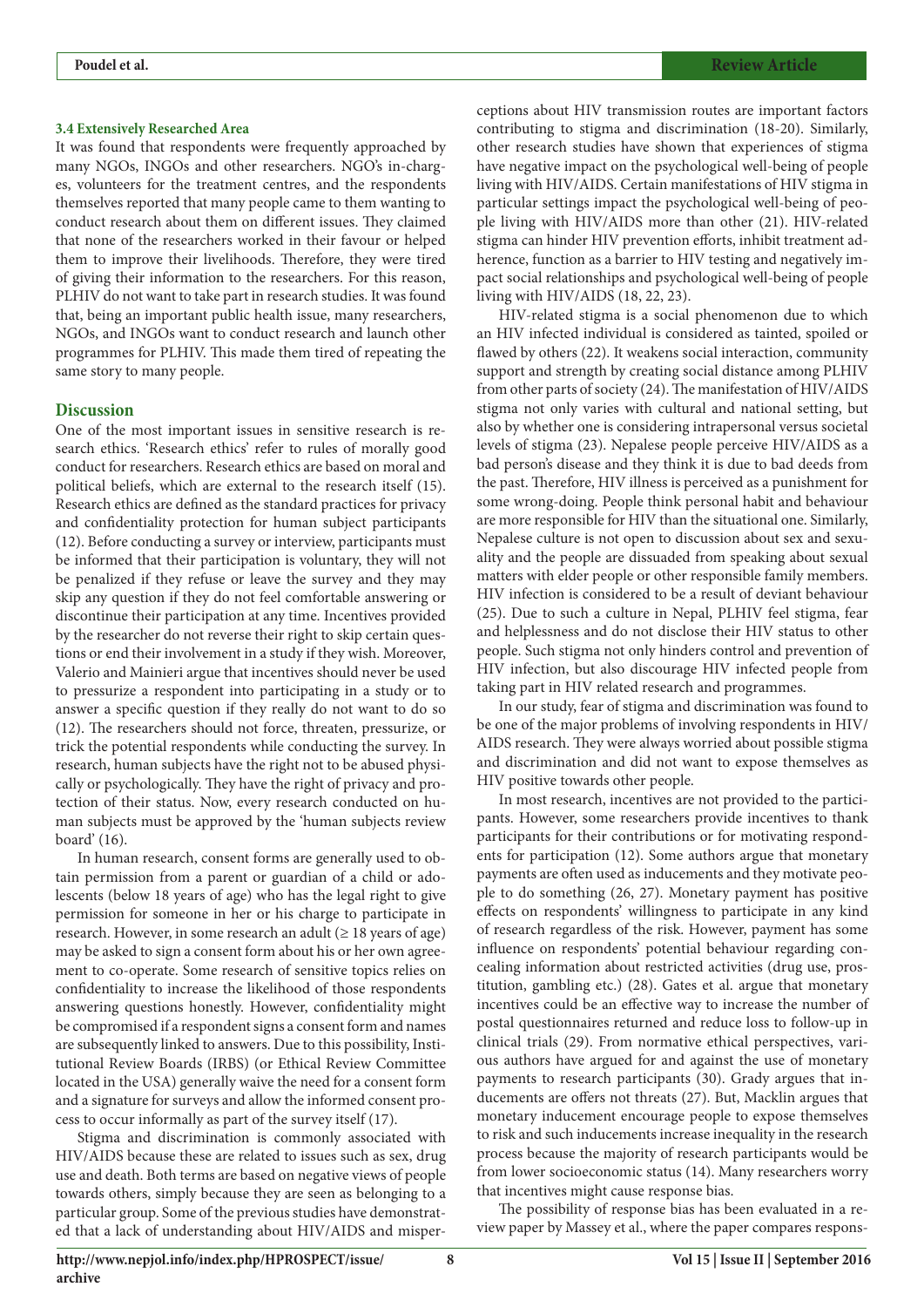es from those respondents who receive an incentive to those respondents who do not (31). It has been found that differences between incentive groups and non-incentive groups are not statistically significant. But, a few other studies have found that incentives may produce slightly more favourable evaluations or positive ratings from incentive groups compared to nonincentive groups (12). Palmers argues that inducement can be undue only in research studies that involve the possibility of the highest form of physical or psychological injuries and risks (32). Incentives can help to increase response rates; however, they can add significant cost to the study (33). There would be a significant possibility that economically weak respondents would be attracted to the study. Therefore, we suggest not to provide monetary incentives to the respondents.

Confidentiality in a research refers to the methods for protecting the collected information. The confidentiality of the information is expected by both researchers and respondents. It is important for the success of a piece of research because research participants would be much more willing to participate if they thought the researcher would maintain confidentiality in the research (34). Anonymity protects the privacy of the subjects studied. It is also assumed that where the human subjects in the research cannot be identified they cannot be harmed by data about them appearing in the local area. However, the identification of research participants can sometimes be predicted from published material if sufficient care is not taken to protect confidentiality (1). Researchers must promise that research sites and subjects' identities will remain confidential (35). Anonymity is important for the success of research because it can help to protect the privacy of the information provided by the respondents. Anonymity can therefore improve co-operation when the research poses exceptional risks for participants (36).

Surveys of sensitive issues like HIV/AIDS, drug abuse, gambling and others may benefit from anonymity of the respondents. When a survey seeks to get information about sensitive questions, anonymity is likely to improve the chance of obtaining information on stigmatizing behaviour or unpopular attitudes and views. However, anonymity hinders follow-up research and also causes difficulty in verifying the information with respondents after the research (34). Anonymity and confidentiality should be maintained in every type of sensitive research to improve respondents' participation.

As a major public health issue, HIV/AIDS is a main focus for research and programme activities in Nepal. In the threeyear National Plan (2008-2010) of Nepal, HIV/AIDS was accorded "priority 1" health issue status. Therefore, government, NGOs, INGOs and private sectors are targeting the PLHIV for their programmes, research and studies. There are around 400 NGOs and 60 INGOs working for the PLHIV in Nepal (37). Similarly, large numbers of students conduct research on HIV/ AIDS every year. Therefore, PLHIV were approached extensively by government, NGOs, INGOs, researchers and students for different purposes. PLHIV could see the direct benefit of the programmes launched by NGOs/INGOs and government but not the research projects. Therefore, they prefer immediate direct benefit rather than indirect long-term benefit in the future.

#### **Conclusion**

Research over the past three decades has developed better methodological understanding of conducting research on sensitive issues. But, there are still a number of unresolved theoretical

and methodological problems. Conduct of research on sensitive topics like HIV/AIDS is very challenging. Sensitive research should be conducted in a most thoughtful and careful manner. To develop a broad understanding of the issues in sensitive research, it is important to examine more than just the consequences of undertaking the research. The following conclusions are drawn based on the findings and discussions of the paper:

• The researchers working on sensitive issues need to follow ethical principles strictly. The use of informed consent forms with verbal consent which do not use participants' signatures is preferred by research participants in the sensitive research;

• A mixed methods approach is better for understanding the complex situations in sensitive research. Similarly, non-probability sampling method is preferred over probability sampling method due to the special nature of sensitive participants;

• The researchers need to ensure participant anonymity and confidentiality in order to involve them and readily get the responses in sensitive research;

• Support from hospital staff and person in charges or volunteers of NGOs is necessary to encourage participants in sensitive research like HIV/AIDS;

• It is important to build a good rapport with the participants and explain possible benefits of the sensitive research in order to motivate them;

• It is important not to provide monetary incentives to the participants so as to avoid biased responses and ethical conflicts; and

• All types of respondents who refused to take part in one research site should be noted and similar categories of respondents should be encouraged to take part in another research site if possible to minimize the respondents' bias.

#### **Limitations**

There are some limitations of the paper although it highlighted important issues and problems. These limitations include- concentration of the observation in limited number HIV/AIDS treatment centres and NGO shelters. Moreover, the paper is based on only observations, experience and literature reviews which hinder its generality.

#### **Competing interests**

The authors declare that they have no competing interests.

#### **Acknowledgements**

We would like to acknowledge all the participants taking part in this study. We are thankful to in-charges of all the treatment centres, research assistants and volunteers. We would like to thank president of Youth Vision (Kathmandu), Nawa Kiran Plus (Kathmandu), Chitwan Sakriya Samuha (Chitwan), Chhahari Mahila Samuha (Chitwan), and Kirat Yakthung Chumlung (KYC) (Dharan) for the support they provided during the pilot and main studies.

# **Author E-mails**

1 a.n.poudel@ljmu.ac.uk, 2 dnewlands@qmu.ac.uk, 3 p.p.simkhada@ljmu.ac.uk

#### **References**

1. Lee RM. Doing Research on Sensitive Topics, Sage Publication Ltd, British Library Cataloguing-in-Publication Data, Biddles Ltd, Surrey, UK, 1993, pp.-248.